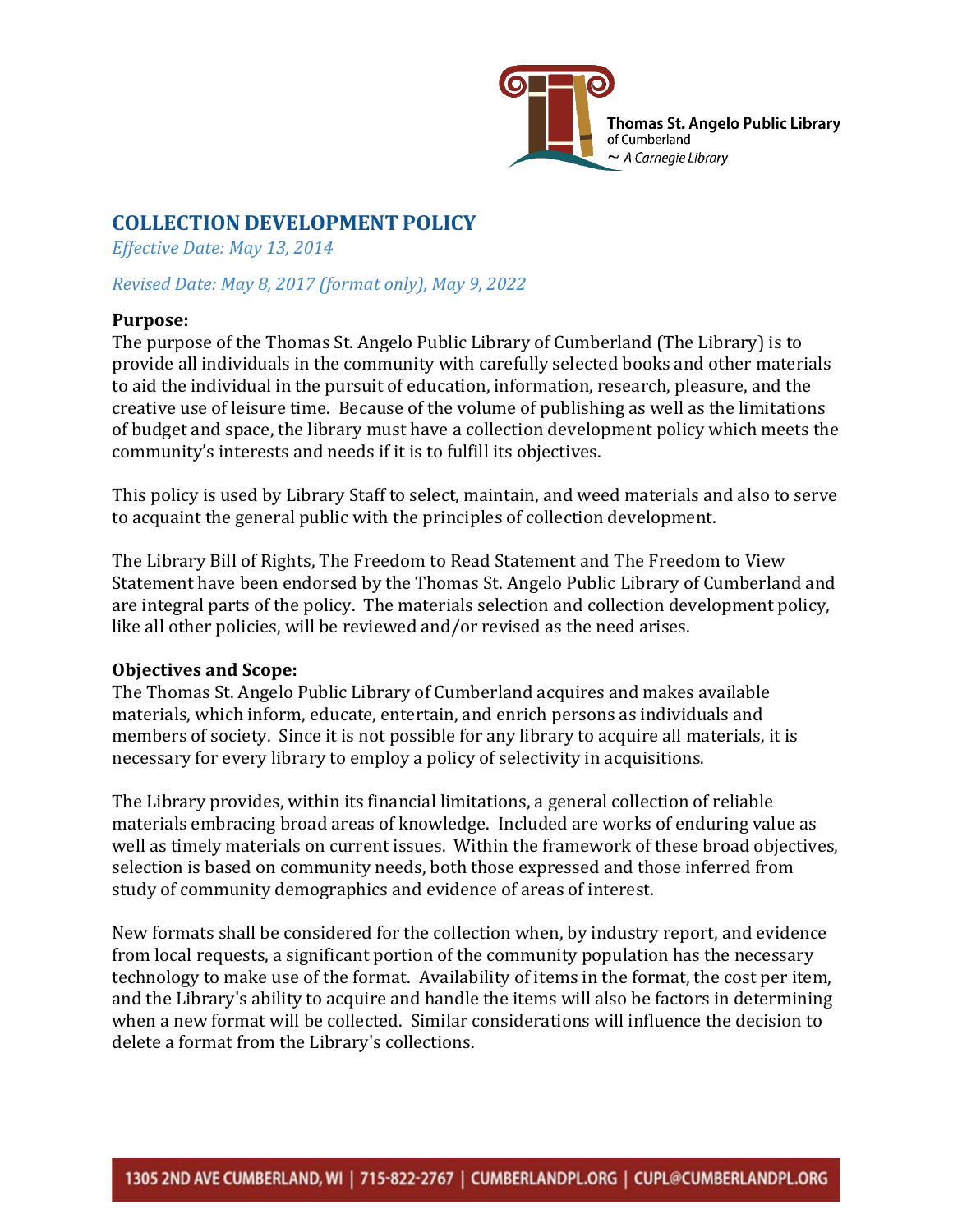Impartiality and judicious selection shall be exercised in all materials acquisition practices. Allocation of the materials budget and the number of items purchased for each area of the collection will be determined by indicators of use, the average cost per item, and objectives for development of the collection.

The Library will be aware of the resources available in surrounding libraries and will develop its collection with this in mind. In general, scholarly, highly specialized, or archival materials are beyond the scope of the Library's collections. The Library strives to acquire items that enhance its position as a resource for local history.

## **Responsibility for selection:**

The ultimate responsibility for selection of library materials rests with the Library Director who operates within the framework of the policies determined by the Thomas St. Angelo Public Library Board of Trustees. This responsibility may be shared with other members of the Library Staff; however, because the director must be available to answer to the library board and the general public for actual selections made, the director has the authority to reject or select any item contrary to the recommendations of the staff.

## **Criteria for selection:**

General criteria for selecting library materials are listed below. An item need not meet all of the criteria in order to be acceptable.

- 1. need for added material in subject areas
- 2. availability of material through the consortium
- 3. availability of material through interlibrary loan
- 4. physical limitations of the library building
- 5. relevance to community needs
- 6. budgetary considerations
- 7. public demand, interest or need
- 8. contemporary significance, popular interest or permanent value
- 9. prominence, authority and/or competence of author, creator or publisher
- 10. timeliness of material
- 11. relation to existing collections
- 12. statement of challenging, original, or alternative point of view
- 13. authenticity of historical, regional or social setting
- 14. special needs of library patrons for materials in accessible formats

Each type of material must be considered in terms of its own merit and the audience for whom it is intended. No single standard can be applied in all cases. Some materials may be judged primarily in terms of artistic merit, scholarship or value to humanity; others are selected to satisfy the informational, recreational or educational interests of the community.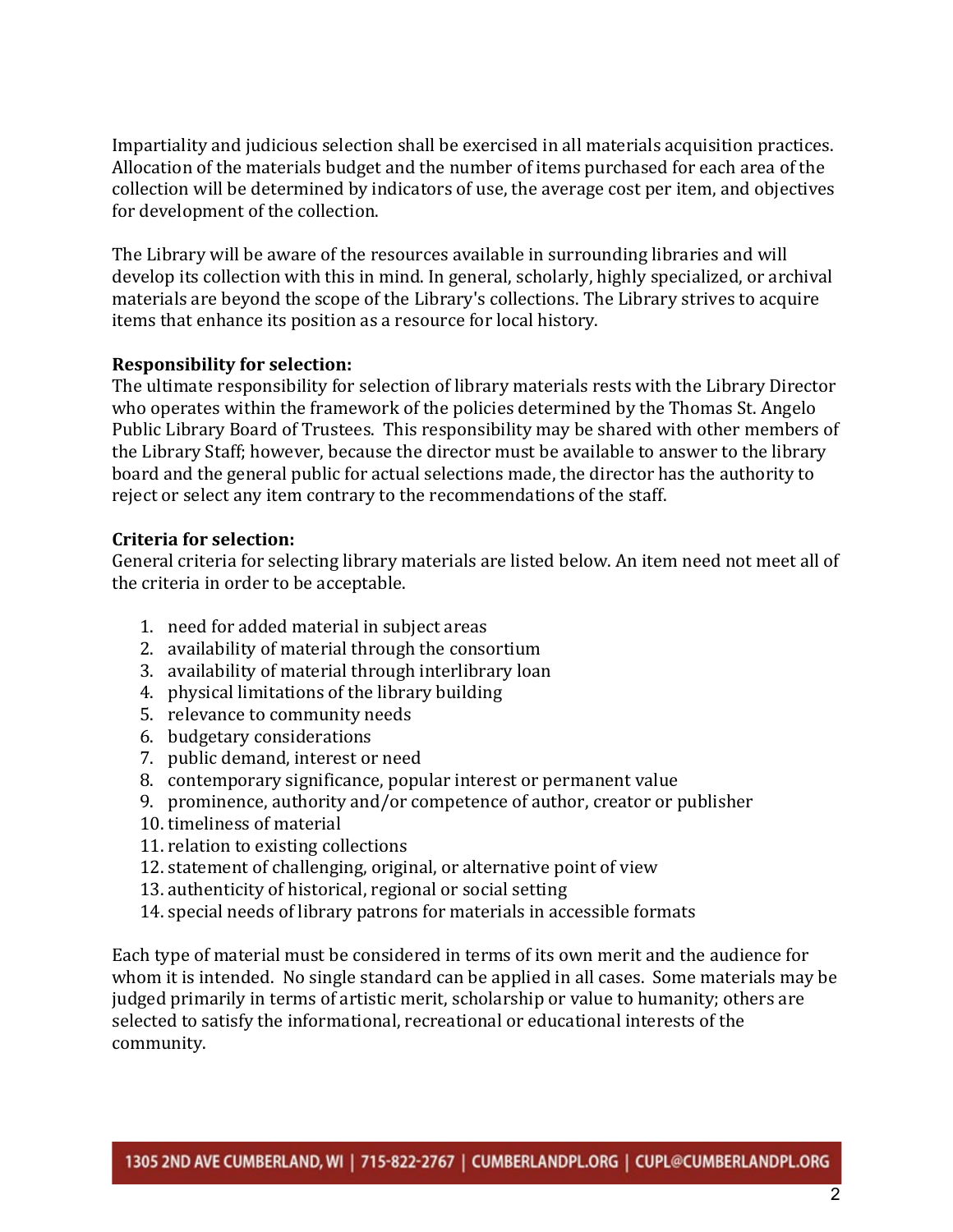All librarians and staff have a professional responsibility to be inclusive, not exclusive, in developing collections. The Thomas St. Angelo Public Library of Cumberland will purchase materials of general scholarly interest in all fields of knowledge. It will not, however, duplicate specialized materials already available in local institutions. Neither does the Library feel obligated to purchase textbooks used by the school, nor supply any title in quantity proportionate to extensive demand, nor professional or trade journals and services not of general use. Efforts will be made to provide materials representing all viewpoints. Tools used in selection include professional journals, trade journals, publisher's promotional materials, and reviews from reputable sources. Purchase suggestions from library patrons are welcome and are given serious consideration.

#### **Interlibrary Loan:**

Because of the limited budget and space, the library cannot provide all materials that are requested. Therefore, interlibrary loan is used to obtain from other libraries those materials that are beyond the scope of this library's collection.

In return for utilizing interlibrary loan to satisfy the needs of our patrons, the Thomas St. Angelo Public Library of Cumberland agrees to lend its materials to other libraries through the same interlibrary loan network, and to make an effort to have its current holdings listed in a tool that is accessible by other libraries throughout the state.

#### **Weeding:**

An up-to-date, attractive and useful collection is maintained through a continual withdrawal and replacement process. Replacement of worn volumes is dependent upon current demand, usefulness, more recent acquisitions and availability of newer editions.

Professional Library Staff regularly reviews items in the collection to ensure that they continue to meet patrons' needs. Materials that are worn, obsolete, unused, old editions or unnecessarily duplicated are removed. It is the responsibility of professional staff to assess the need for replacing materials that are damaged, destroyed or lost. Items are not automatically replaced. Decisions are based on need, demand, budget and criteria for selection.

### **Gifts/Donations:**

The Thomas St. Angelo Public Library of Cumberland accepts gifts of books and other materials with the understanding that the items will be added to the collection only if appropriate and needed. If items are not needed because of duplication, condition, or dated information, the Library Director may dispose at his/her discretion. The same criteria of selection, which are applied to purchase materials, are applied to gifts.

Since most publications of fraternal, clubs, and service organizations are of interest only to members, these will be accepted only if they have a broader appeal to a general audience.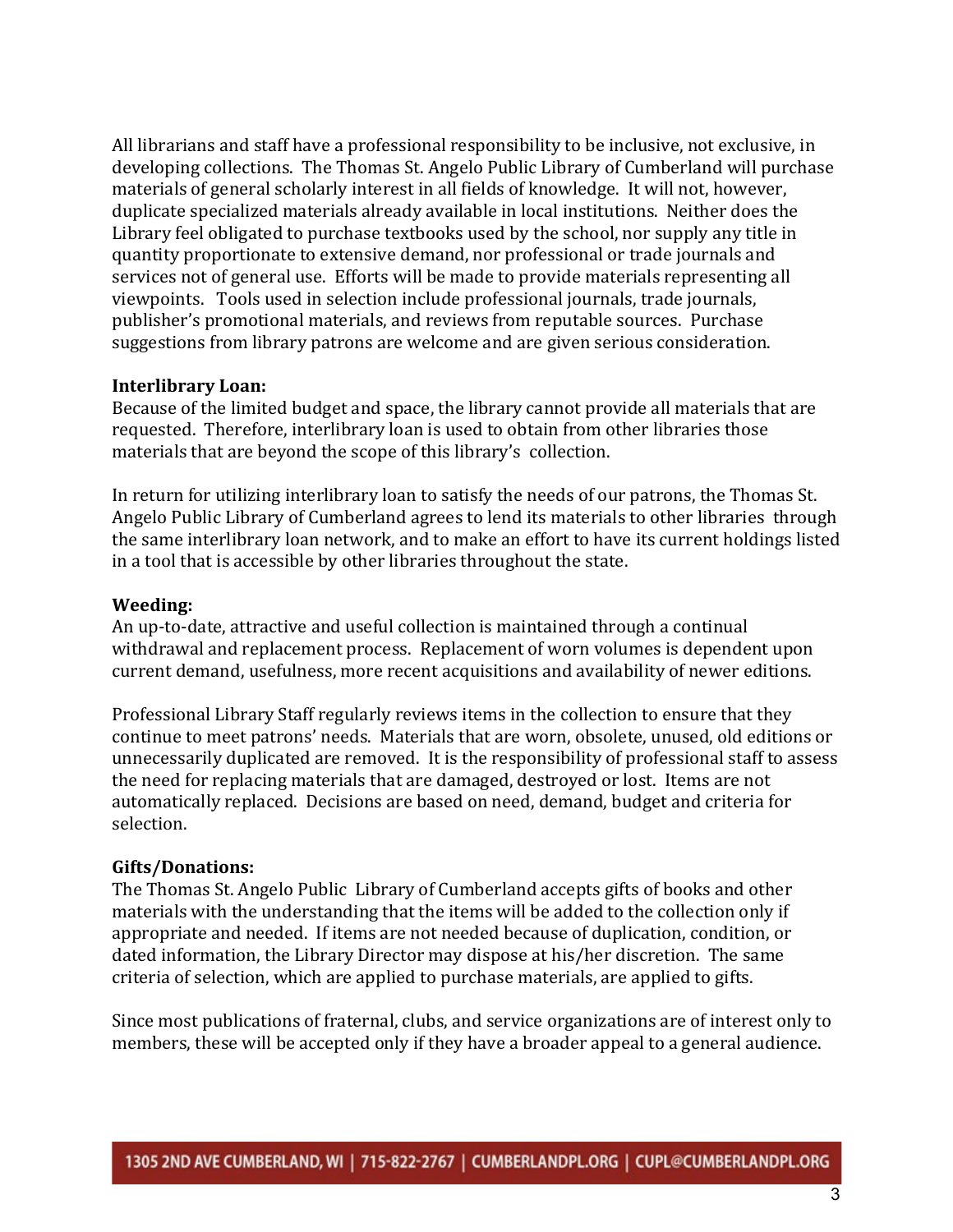Memorial gifts of books or money are also accepted with suitable bookplates placed in the book. Specific memorial books can be ordered for the library on request of a patron if the request meets the criteria established by the Board. The Library prefers to order the materials from established vendors. Therefore, monetary donations are preferred. It is desirable for gifts of or for specific titles to be offered after consultation with The Library Director. The director will make a book selection if no specific book is requested. The Library encourages and appreciates material gifts and monetary donations.

By law, The Library is not allowed to appraise the value of donated materials, though it can provide an acknowledgment of receipt of the items if requested by the donor. However, gifts to The Library are tax-deductible to the full extent of the law. The donor will be given a copy of the completed gift form for tax purposes. The Library has the right to discard any gifts which are outdated or in poor physical condition. All personal property, if accepted, is accepted only on the condition that it may be retained, sold, given away or discarded at the discretion of the Library Board of Trustees and/or the Library Director. An appropriate deed of gift or similar document transferring sole and exclusive ownership of the item to the Library will be required.

Gifts of real property, art objects, portraits, antiques and other museum objects are accepted or rejected on the basis of suitability to the library's mission, décor and the availability of space for display, as well as the understanding that the library has the authority to make whatever disposition is deemed advisable, which may include sale, transfer to another agency, and so forth.

Monetary gifts without restriction will be utilized to purchase materials or equipment, support Library programs or in other ways that the Library Board deems appropriate. Monetary gifts offered with restrictions, including endowment funds, require Board approval of such restrictions before such monetary gifts are accepted by the Library Board. Restrictions must be submitted in writing. All gifts become the property of the Library.

# **Request for Reconsideration:**

The objective of the material review procedure is to encourage as well as respect all library patrons' opinions and ideas by providing a step-by-step procedure for processing their concerns. Parents or legal guardians are responsible for the selection of materials for their own children. No one person can exercise censorship to restrict access of materials to others. The Thomas St. Angelo Public Library of Cumberland supports and endorses the Intellectual Freedom Statements: "Freedom to View", "Freedom to Read" and the "Library Bill of Rights." Copies of these documents are available upon request.

The library materials about which a request for reconsideration has been made will not be removed from the collection, nor will their use be restricted in any way, before final action is taken by the Library Board on the request.

1. The library patron should obtain a Request for Library Item Review form (from any service desk at the Library or online), complete the form, and return it to the Library.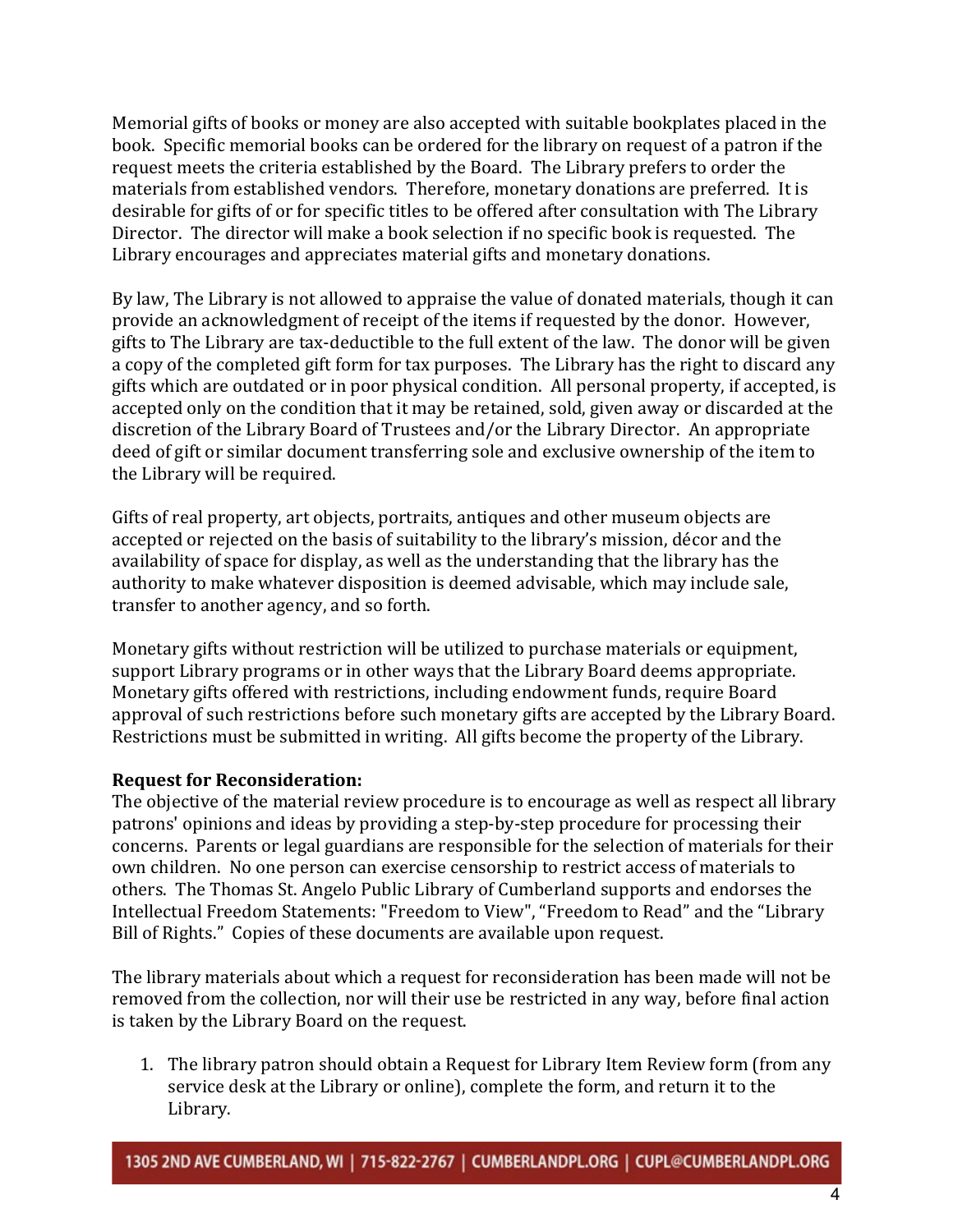- 2. The Library Director will contact the patron to acknowledge receipt of the form.
- 3. The Library Director will respond to the request within 30 days of receipt of the form.
- 4. If the patron is dissatisfied with the Library Director's response, s/he may direct a letter to the Library Board and the Director will provide the Board with all documentation.
- 5. The Library Board will set up a committee of one (1) board member, one (1) Library Staff, and one (1) community member to examine the item, and consider the request for review as well as the Director's response.
- 6. The Committee will meet and discuss the item to be reviewed. They will make a determination on what will happen to the item and notify the patron (in writing) of their decision within 10 business days.
- 7. If the patron is dissatisfied with the Committee's decision they may direct a letter to the Library Board. The Library Board will hold a public hearing if deemed necessary. The decision of the Library Board will be final.

Requests to reconsider materials, which have previously undergone the reconsideration process, will be referred to the Library Director. Repeated or redundant requests by an individual or a group to reconsider materials with differing title but similar content will be restricted as follows: If the Library Director concludes a request may be redundant, he/she will notify the complainant/complainants that the item(s) in question, having already undergone a thorough review and reconsideration process will not be reevaluated.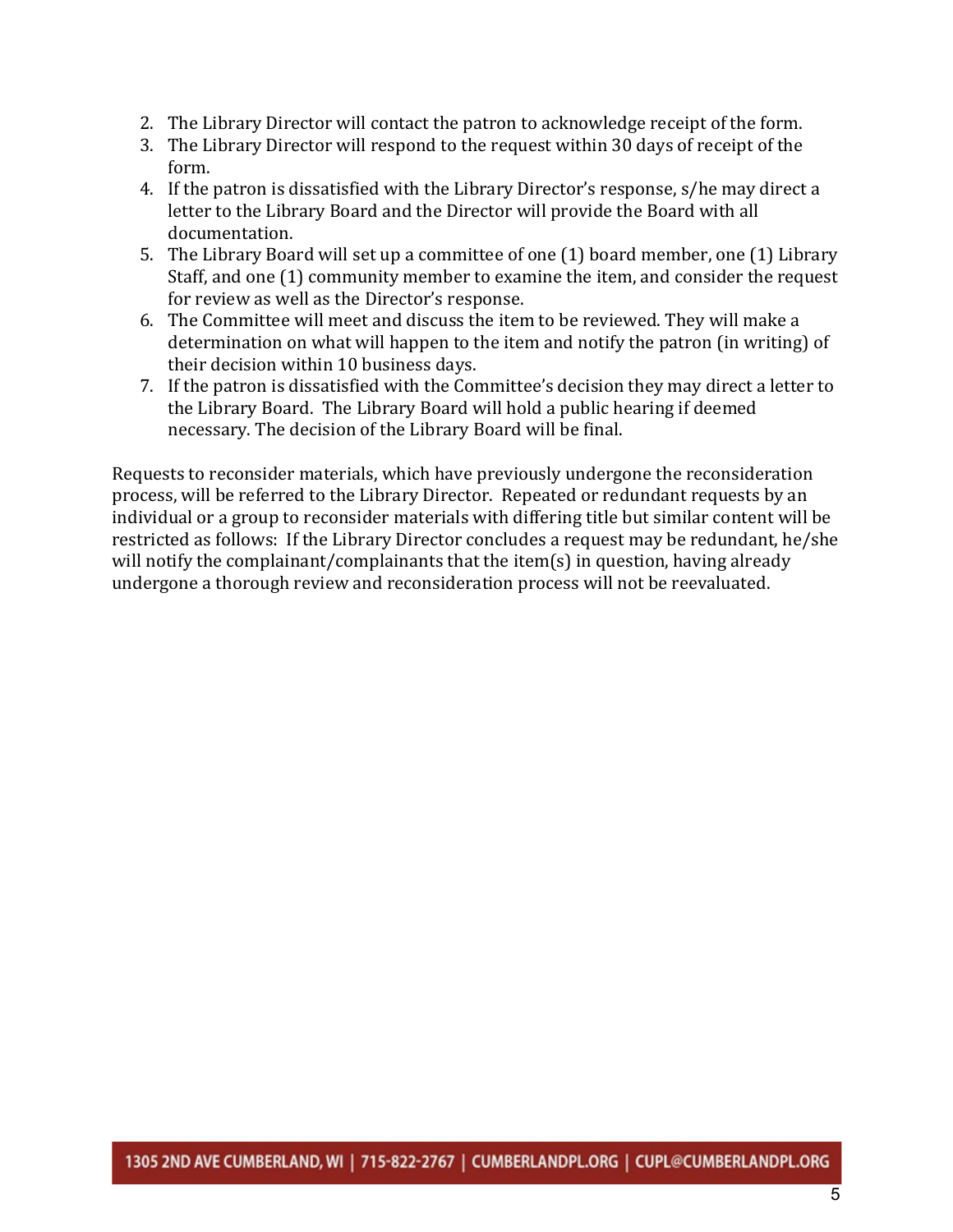

**Request for Library Item Review Form** 

Please fill in the following information (if relevant): My concern is about:

- 1. Book
- 2. Audio Item
- 3. Video Item
- 4. Internet Link \_\_\_\_
- 5. Magazine
- 6. Newspaper  $\frac{1}{1}$
- 7. Other

Title:

Please tell us all you can to help understand your concerns: 1. How did you learn of this item?

2. What is it about the item that you object to? Please be as specific as possible.

3. Did you read/listen to/view the entire item? If not, which segments did you read/listen to/watch?

4. What do you believe are the main ideas of the item?

1305 2ND AVE CUMBERLAND, WI | 715-822-2767 | CUMBERLANDPL.ORG | CUPL@CUMBERLANDPL.ORG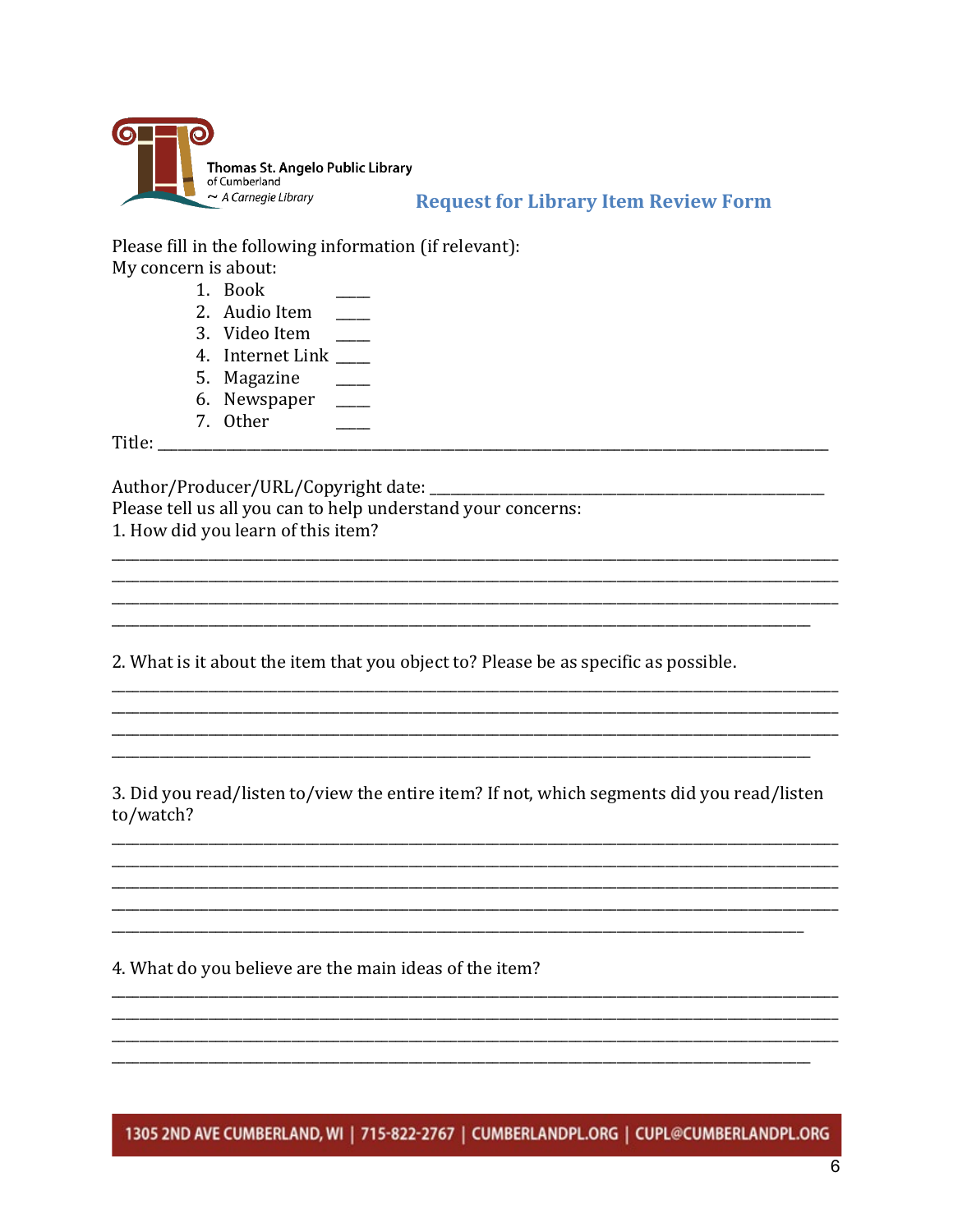| 5. In its place, what material of equal or better quality would you recommend?                      |
|-----------------------------------------------------------------------------------------------------|
|                                                                                                     |
|                                                                                                     |
|                                                                                                     |
| 6. Additional comments:                                                                             |
|                                                                                                     |
|                                                                                                     |
|                                                                                                     |
|                                                                                                     |
|                                                                                                     |
| I file this concern on behalf of ____self ____my child ____0ther (please list) ____________________ |
| How do you wish to be contacted? _________mail _________phone ___________email                      |
| The Library Director will acknowledge your concern and contact you within 30 days of<br>receipt.    |
| <b>For Library Staff Use Only</b>                                                                   |
|                                                                                                     |

1305 2ND AVE CUMBERLAND, WI | 715-822-2767 | CUMBERLANDPL.ORG | CUPL@CUMBERLANDPL.ORG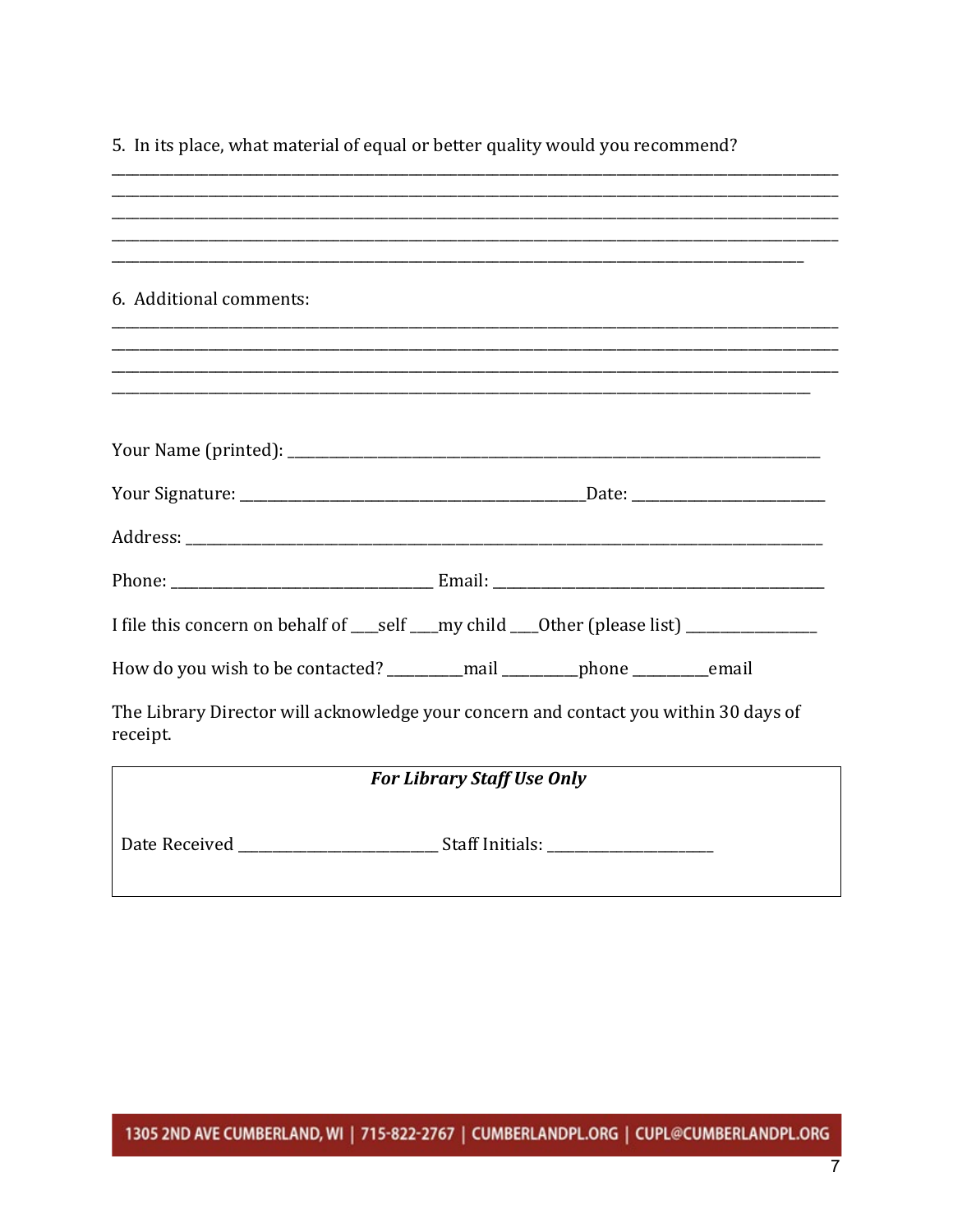# **Library Bill of Rights**

The American Library Association affirms that all libraries are forums for information and ideas, and that the following basic policies should guide their services.

I. Books and other library resources should be provided for the interest, information, and enlightenment of all people of the community the library serves. Materials should not be excluded because of the origin, background, or views of those contributing to their creation.

II. Libraries should provide materials and information presenting all points of view on current and historical issues. Materials should not be proscribed or removed because of partisan or doctrinal disapproval.

III. Libraries should challenge censorship in the fulfillment of their responsibility to provide information and enlightenment.

IV. Libraries should cooperate with all persons and groups concerned with resisting abridgment of free expression and free access to ideas.

V. A person's right to use a library should not be denied or abridged because of origin, age, background, or views.

VI. Libraries which make exhibit spaces and meeting rooms available to the public they serve should make such facilities available on an equitable basis, regardless of the beliefs or affiliations of individuals or groups requesting their use.

*Adopted June 18, 1948, by the ALA Council; amended February 2, 1961; amended June 28, 1967; amended January 23, 1980; inclusion of "age" reaffirmed January 24, 1996.*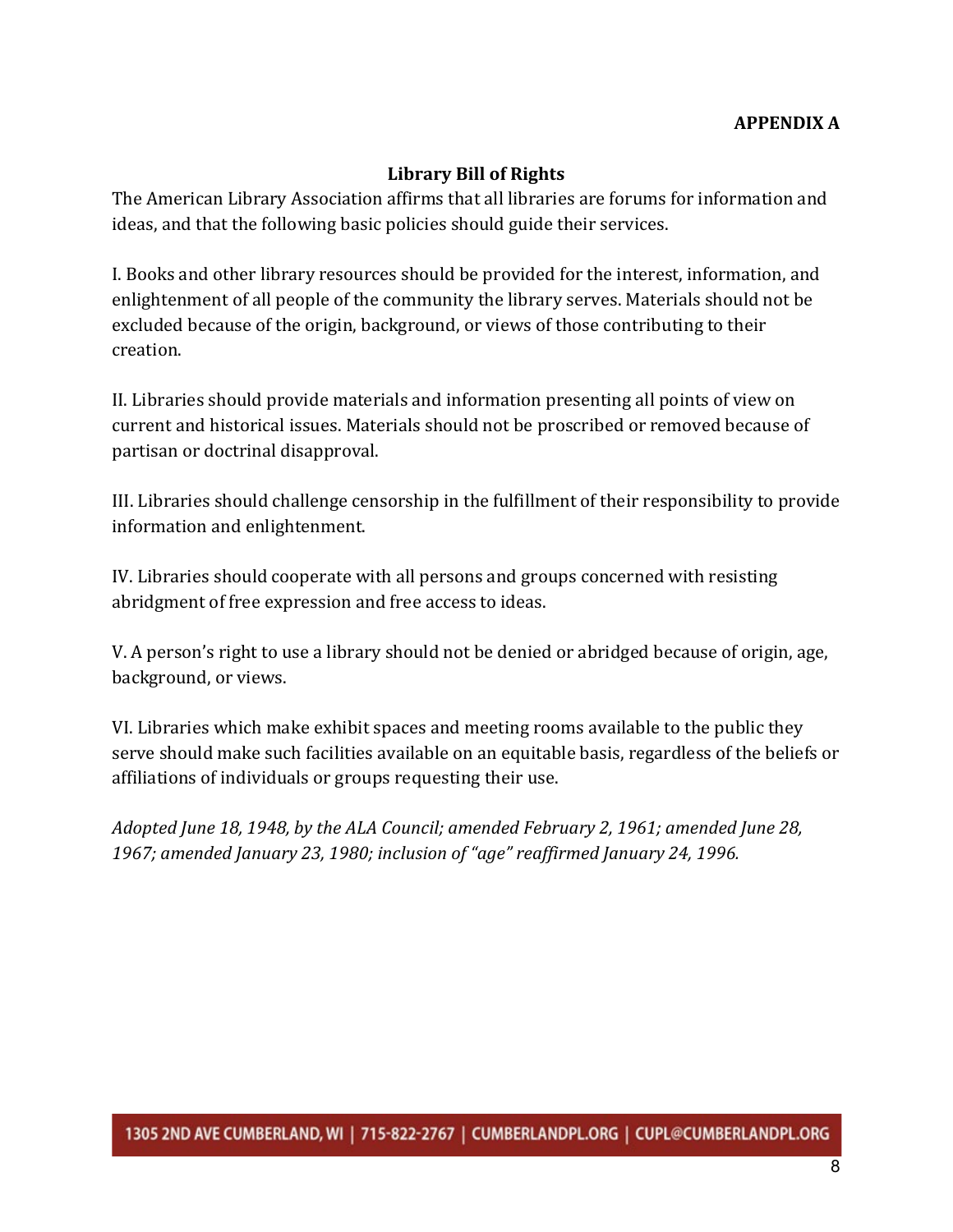## **Freedom to Read Statement**

The freedom to read is essential to our democracy. It is continuously under attack. Private groups and public authorities in various parts of the country are working to remove or limit access to reading materials, to censor content in schools, to label "controversial" views, to distribute lists of "objectionable" books or authors, and to purge libraries. These actions apparently rise from a view that our national tradition of free expression is no longer valid; that censorship and suppression are needed to counter threats to safety or national security, as well as to avoid the subversion of politics and the corruption of morals. We, as individuals devoted to reading and as librarians and publishers responsible for disseminating ideas, wish to assert the public interest in the preservation of the freedom to read.

Most attempts at suppression rest on a denial of the fundamental premise of democracy: that the ordinary individual, by exercising critical judgment, will select the good and reject the bad. We trust Americans to recognize propaganda and misinformation, and to make their own decisions about what they read and believe. We do not believe they are prepared to sacrifice their heritage of a free press in order to be "protected" against what others think may be bad for them. We believe they still favor free enterprise in ideas and expression.

These efforts at suppression are related to a larger pattern of pressures being brought against education, the press, art and images, films, broadcast media, and the Internet. The problem is not only one of actual censorship. The shadow of fear cast by these pressures leads, we suspect, to an even larger voluntary curtailment of expression by those who seek to avoid controversy or unwelcome scrutiny by government officials.

Such pressure toward conformity is perhaps natural to a time of accelerated change. And yet suppression is never more dangerous than in such a time of social tension. Freedom has given the United States the elasticity to endure strain. Freedom keeps open the path of novel and creative solutions, and enables change to come by choice. Every silencing of a heresy, every enforcement of an orthodoxy, diminishes the toughness and resilience of our society and leaves it the less able to deal with controversy and difference. Now as always in our history, reading is among our greatest freedoms. The freedom to read and write is almost the only means for making generally available ideas or manners of expression that can initially command only a small audience. The written word is the natural medium for

1305 2ND AVE CUMBERLAND, WI | 715-822-2767 | CUMBERLANDPL.ORG | CUPL@CUMBERLANDPL.ORG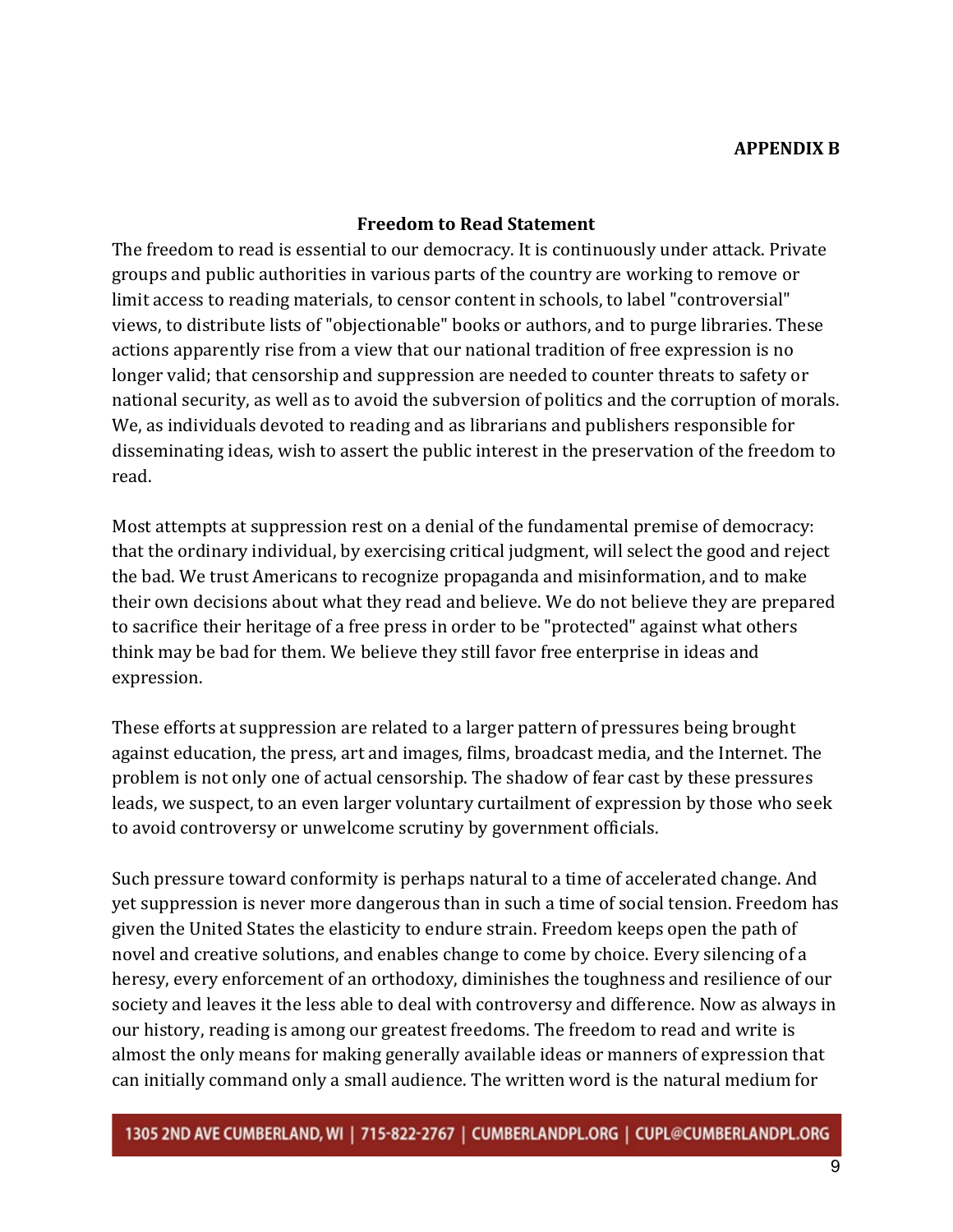the new idea and the untried voice from which come the original contributions to social growth. It is essential to the extended discussion that serious thought requires, and to the accumulation of knowledge and ideas into organized collections.

We believe that free communication is essential to the preservation of a free society and a creative culture. We believe that these pressures toward conformity present the danger of limiting the range and variety of inquiry and expression on which our democracy and our culture depend. We believe that every American community must jealously guard the freedom to publish and to circulate, in order to preserve its own freedom to read. We believe that publishers and librarians have a profound responsibility to give validity to that freedom to read by making it possible for the readers to choose freely from a variety of offerings.

The freedom to read is guaranteed by the Constitution. Those with faith in free people will stand firm on these constitutional guarantees of essential rights and will exercise the responsibilities that accompany these rights.

We therefore affirm these propositions:

1. It is in the public interest for publishers and librarians to make available the widest diversity of views and expressions, including those that are unorthodox, unpopular, or considered dangerous by the majority.

Creative thought is by definition new, and what is new is different. The bearer of every new thought is a rebel until that idea is refined and tested. Totalitarian systems attempt to maintain themselves in power by the ruthless suppression of any concept that challenges the established orthodoxy. The power of a democratic system to adapt to change is vastly strengthened by the freedom of its citizens to choose widely from among conflicting opinions offered freely to them. To stifle every nonconformist idea at birth would mark the end of the democratic process. Furthermore, only through the constant activity of weighing and selecting can the democratic mind attain the strength demanded by times like these. We need to know not only what we believe but why we believe it.

2. Publishers, librarians, and booksellers do not need to endorse every idea or presentation they make available. It would conflict with the public interest for them to establish their own political, moral, or aesthetic views as a standard for determining what should be published or circulated.

Publishers and librarians serve the educational process by helping to make available knowledge and ideas required for the growth of the mind and the increase of learning.

1305 2ND AVE CUMBERLAND, WI | 715-822-2767 | CUMBERLANDPL.ORG | CUPL@CUMBERLANDPL.ORG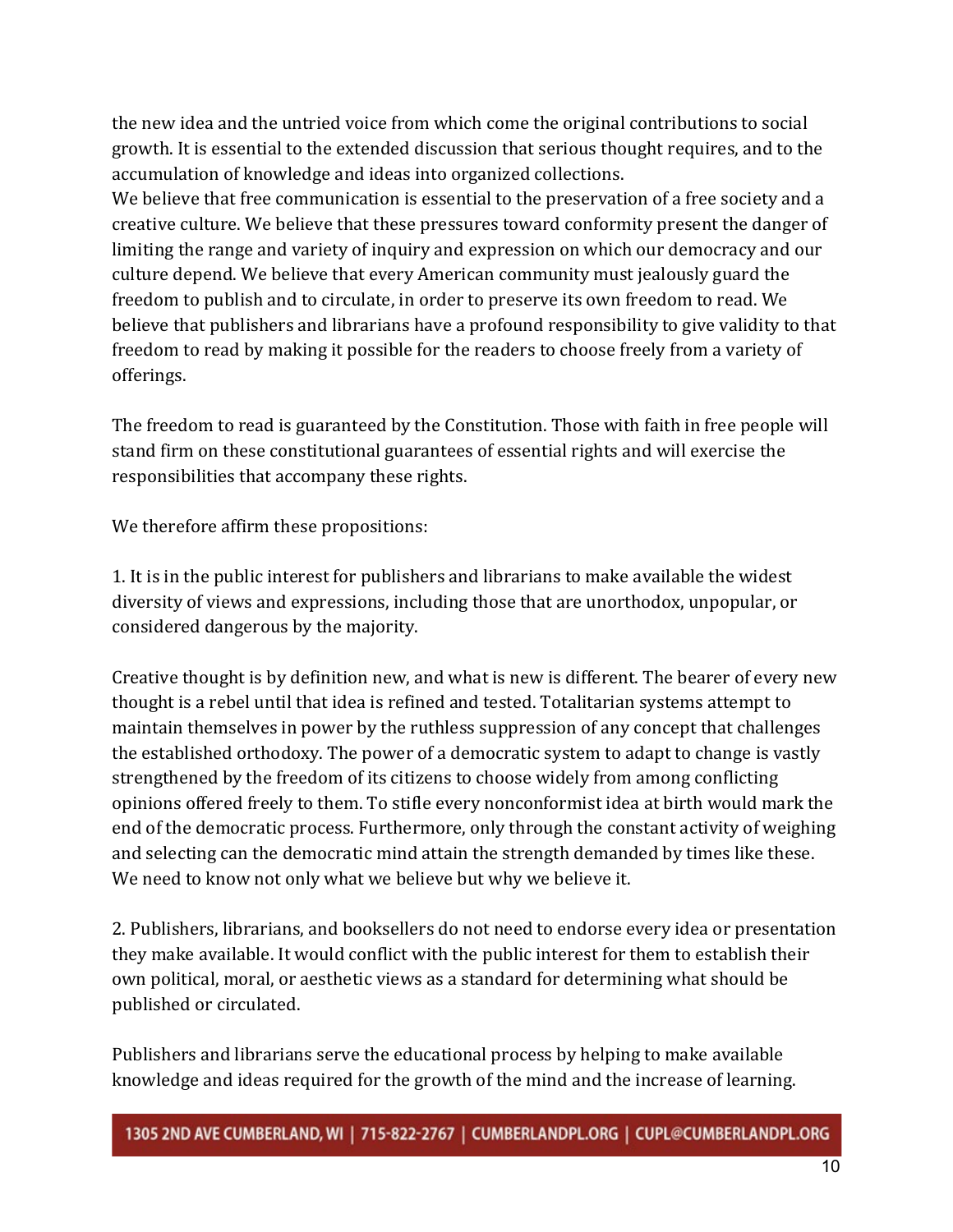They do not foster education by imposing as mentors the patterns of their own thought. The people should have the freedom to read and consider a broader range of ideas than those that may be held by any single librarian or publisher or government or church. It is wrong that what one can read should be confined to what another thinks proper.

3. It is contrary to the public interest for publishers or librarians to bar access to writings on the basis of the personal history or political affiliations of the author.

No art or literature can flourish if it is to be measured by the political views or private lives of its creators. No society of free people can flourish that draws up lists of writers to whom it will not listen, whatever they may have to say.

4. There is no place in our society for efforts to coerce the taste of others, to confine adults to the reading matter deemed suitable for adolescents, or to inhibit the efforts of writers to achieve artistic expression.

To some, much of modern expression is shocking. But is not much of life itself shocking? We cut off literature at the source if we prevent writers from dealing with the stuff of life. Parents and teachers have a responsibility to prepare the young to meet the diversity of experiences in life to which they will be exposed, as they have a responsibility to help them learn to think critically for themselves. These are affirmative responsibilities, not to be discharged simply by preventing them from reading works for which they are not yet prepared. In these matters values differ, and values cannot be legislated; nor can machinery be devised that will suit the demands of one group without limiting the freedom of others.

5. It is not in the public interest to force a reader to accept the prejudgment of a label characterizing any expression or its author as subversive or dangerous.

The ideal of labeling presupposes the existence of individuals or groups with wisdom to determine by authority what is good or bad for others. It presupposes that individuals must be directed in making up their minds about the ideas they examine. But Americans do not need others to do their thinking for them.

6. It is the responsibility of publishers and librarians, as guardians of the people's freedom to read, to contest encroachments upon that freedom by individuals or groups seeking to impose their own standards or tastes upon the community at large; and by the government whenever it seeks to reduce or deny public access to public information.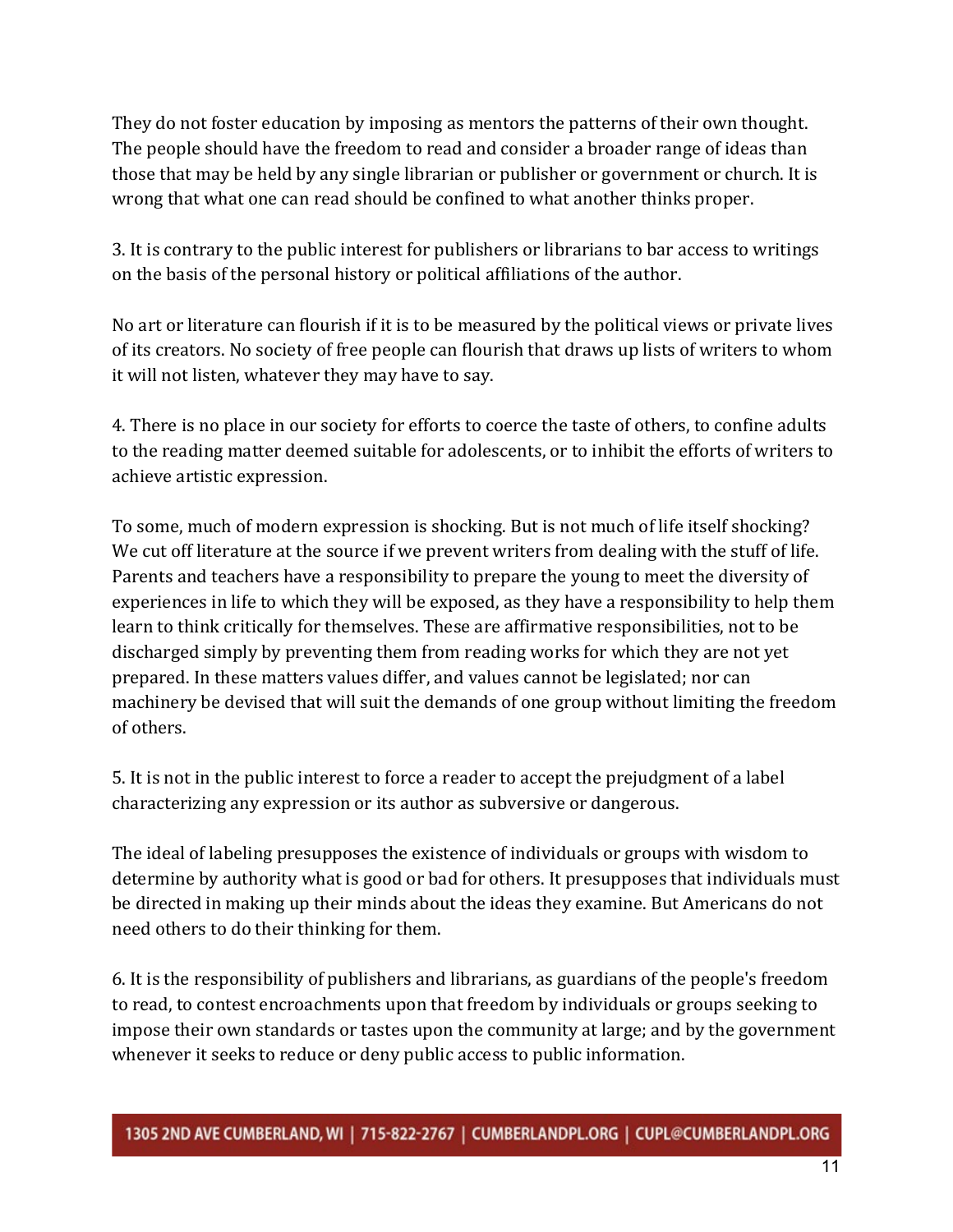It is inevitable in the give and take of the democratic process that the political, the moral, or the aesthetic concepts of an individual or group will occasionally collide with those of another individual or group. In a free society individuals are free to determine for themselves what they wish to read and each group is free to determine what it will recommend to its freely associated members. But no group has the right to take the law into its own hands, and to impose its own concept of politics or morality upon other members of a democratic society. Freedom is no freedom if it is accorded only to the accepted and the inoffensive. Further, democratic societies are more safe, free, and creative when the free flow of public information is not restricted by governmental prerogative or self-censorship.

7. It is the responsibility of publishers and librarians to give full meaning to the freedom to read by providing books that enrich the quality and diversity of thought and expression. By the exercise of this affirmative responsibility, they can demonstrate that the answer to a "bad" book is a good one; the answer to a "bad" idea is a good one.

The freedom to read is of little consequence when the reader cannot obtain matter fit for that reader's purpose. What is needed is not only the absence of restraint, but the positive provision of opportunity for the people to read the best that has been thought and said. Books are the major channel by which the intellectual inheritance is handed down, and the principal means of its testing and growth. The defense of the freedom to read requires of all publishers and librarians the utmost of their faculties, and deserves of all Americans the fullest of their support. We state these propositions neither lightly nor as easy generalizations.

We here stake out a lofty claim for the value of the written word. We do so because we believe that it is possessed of enormous variety and usefulness, worthy of cherishing and keeping free. We realize that the application of these propositions may mean the dissemination of ideas and manners of expression that are repugnant to many persons. We do not state these propositions in the comfortable belief that what people read is unimportant. We believe rather that what people read is deeply important; that ideas can be dangerous; but that the suppression of ideas is fatal to a democratic society. Freedom itself is a dangerous way of life, but it is ours.

This statement was originally issued in May of 1953 by the Westchester Conference of the American Library Association and the American Book Publishers Council, which in 1970 consolidated with the American Educational Publishers Institute to become the Association of American Publishers.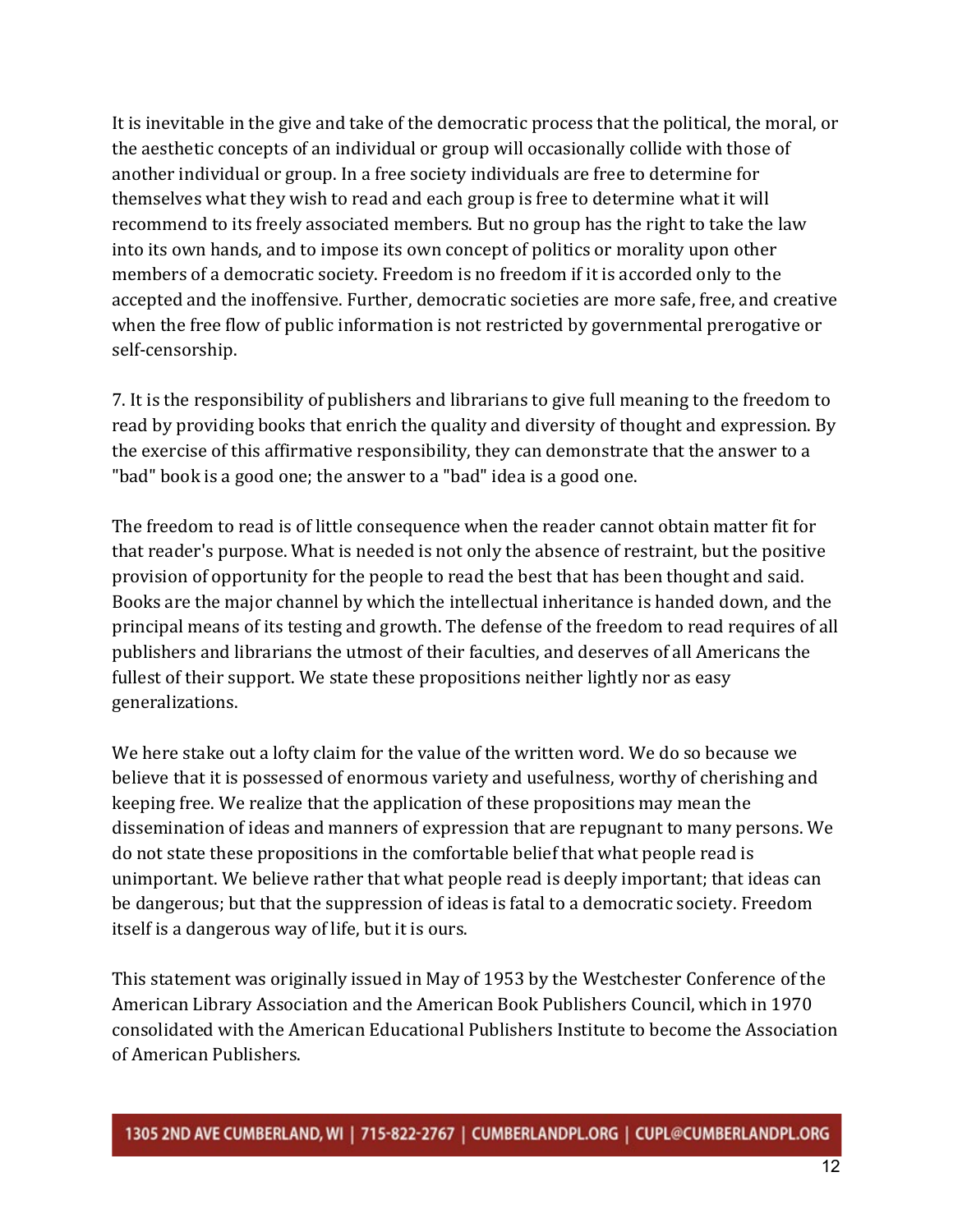*Adopted June 25, 1953, by the ALA Council and the AAP Freedom to Read Committee; amended January 28, 1972; January 16, 1991; July 12, 2000; June 30, 2004.* 

*A Joint Statement by: American Library Association Association of American Publishers* 

*Subsequently endorsed by: American Booksellers Foundation for Free Expression The Association of American University Presses, Inc. The Children's Book Council Freedom to Read Foundation National Association of College Stores National Coalition Against Censorship National Council of Teachers of English The Thomas Jefferson Center for the Protection of Free Expression*